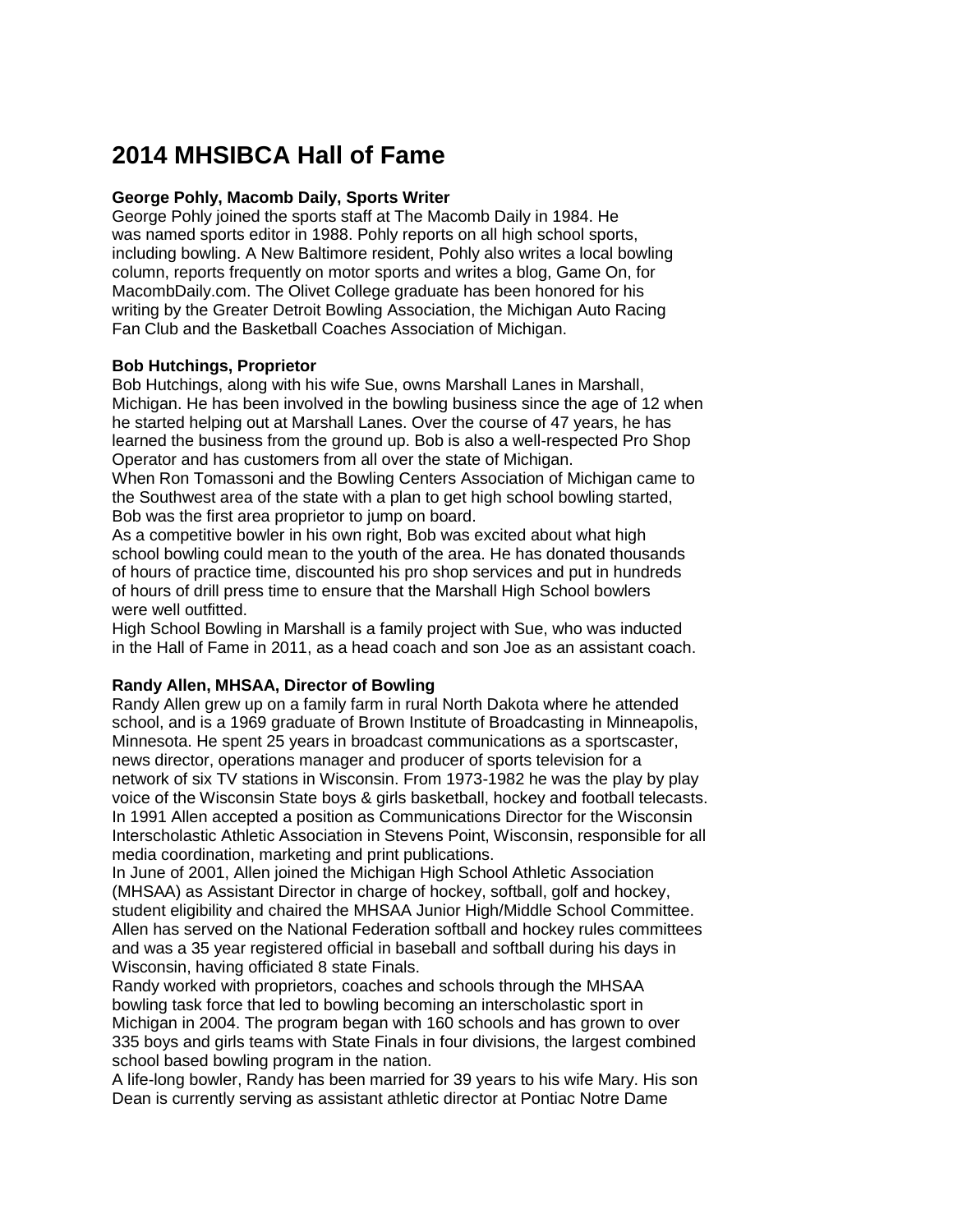## **Rusty Thomas, Pinconning, Coach**

Rusty Thomas was first introduced to coaching bowling when his oldest son talked him into volunteering. Working with Beth Skinner, he set out to put the Pinconning High School Bowling program on the map. With encouragement and motivation from coaches like Dave Kowalski, and Rick Dodick the Spartans were rolling.

Over 10 years later and Pinconning Bowling Teams have made their mark with 6 Conference Crowns, 7 Regional Titles, a State Team Finalist, and a State Team Championship. Rusty has coached 8 individual state qualifiers, two regional singles champions and had a Senior selected for the Detroit Dream Team Chad Skinner, who was Mr. Bowling in Michigan in 2008.

Bowler CJ Kerr won a Boys Regional Singles Championship, and Sam Richter won a Girls Regional Singles Championship during Thomas's time as coach. In each of the last 10 years he has taken a team to the State Finals. An unforgettable moment for Rusty was the final frame of their State Championship season when his son struck out in the tenth frame, prior to the anchor marking to secure the Championship.

In addition to coaching each year for the past 8 years Thomas has ran the Pinconning Team Invitational Tournament, giving teams from around the state an opportunity to compete and have fun. He has a motto that he repeats always and often, "It's all about the kids". This belief has served Randy well over the years, keeping the focus on the student athletes.

Thomas believes that when a bowler joins the Pinconning program then for that season, for their high school career, and beyond that they are part of his family. Based on the success the Spartans have had over the last 10 years this family has made Rusty Thomas very proud. Congratulations Coach.

# **Chris Buryta, U of D Jesuit, Coach**

Coach Chris Buryta began his journey with bowling by organizing intramural bowling at Wyoming – 7 Lanes when he joined the University of Detroit Jesuit High School as a mathematics teacher in 1974. He then soon after became the coach of the U of D team that joined the new Detroit area Catholic Bowling League at Ramona Lanes. For the past 40 years he organized and coached intramural and varsity bowling with successes in the inaugural state varsity program in the 90's with first year as runner-up team, then second and third places following. As varsity coach in the Catholic League his teams were League Champions in 2005 and 2006. Coach Buryta is extremely proud that the U of D Jesuit varsity team is State Champs in Division 1 this year.

## **Robert Dean Tubbs, Davison, Coach**

Coach Robert Tubbs has been selected for induction to the Michigan High School Interscholastic Bowling Coaches Association Hall of Fame. Tubbs helped build one of the strongest programs in the state and has won 90 of 110 matches in his 10 years at Davison. His teams have captured six conference titles, four district crowns, four regional championships, and have finished among the top ten in the state five times. He has coached 13 individual state qualifiers, three regional singles champions and a two-time state singles champion in Tylor Greene, who was Mr. Bowling in Michigan in 2012. Tubbs also was named Big Nine Conference Coach of the year, Saginaw Valley Conference Coach of the Year, Flint Journal Area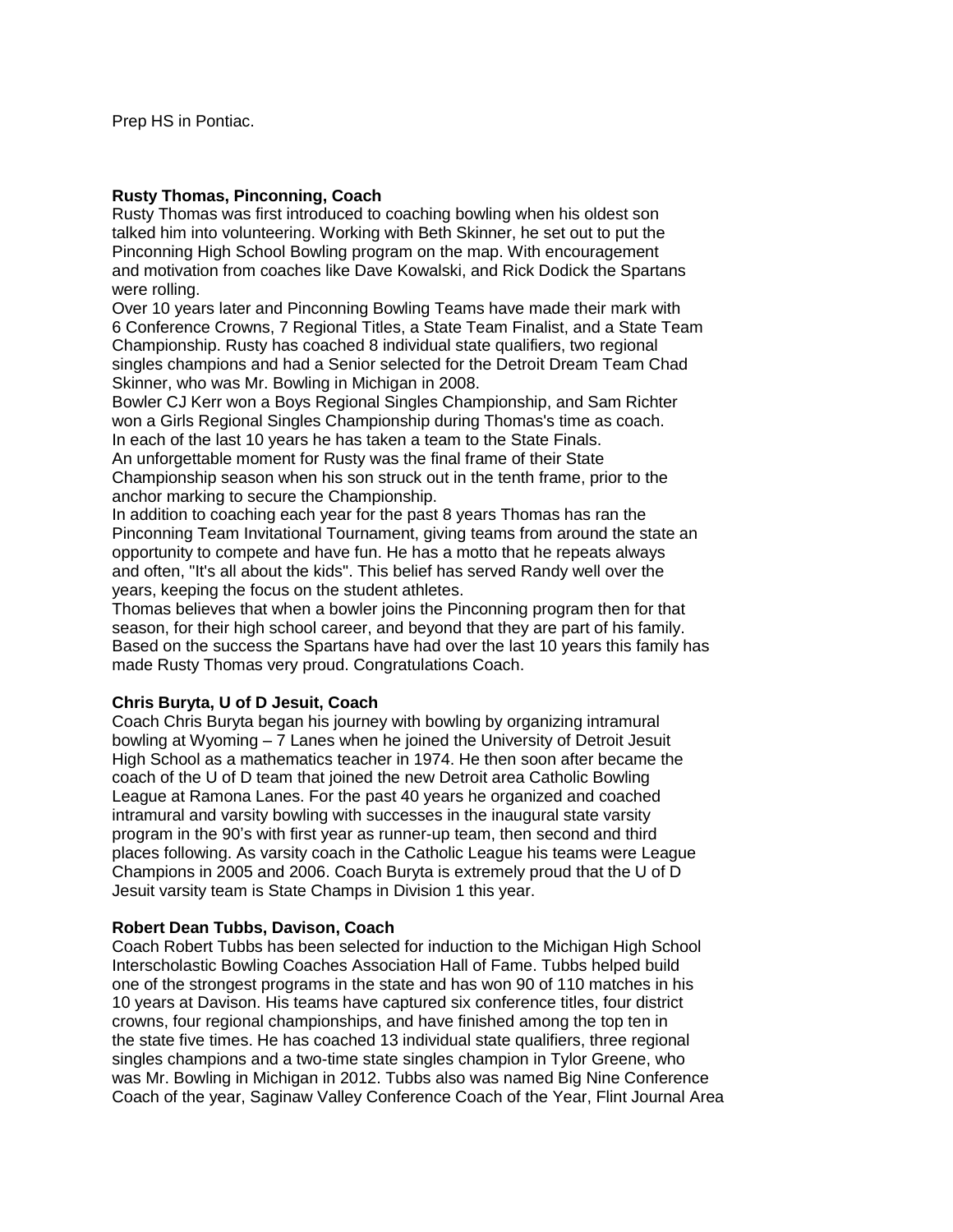Coach of the Year, and MHSIBCA Division One Coach of the Year. In addition he served 20-years as a board member of the Greater Flint American Bowling Congress (currently known as Greater Flint USBC). Tubbs was an original member of the MJMA, was a National Youth Team Invitational Champion, and the first Flint youth to bowl a perfect game. – D.N. Davison Index

### **Penny Stillwagon, Owosso, Coach**

It all started at Capitol Bowl in Owosso when I was ask to take over the Youth Program and the Owosso High School Club Program which I have been coaching for 17 yrs. My own kids started at the age of 5 in the Bumper Program. I have enjoyed watching my own children and the other youth bowlers over the years. I have so much fun and learned a lot from these kids. Since my children have graduated and move on I have continue coaching. I consider these kids as part of my family. I always look forward to every season because it brings new future bowlers to the Youth Program and the High School Sport. I have been so blessed over the years with these kids and the program. We as the Varsity Team have done so well and have proved ourselves over the years with 3 undefeated seasons and have 12 conference titles and been to states 14 times. I want to give special thanks to the wonderful AD's and to Jason Campbell and Dan Matthies. I feel so honored for being nominated. Thank you very much.

### **Mike Roach, Battle Creek Pennfield, Coach**

Mike was the driving force behind Pennfield establishing bowling as a Varsity sport in 2003-2004. With that push came the coaching position as well. He has been the Southwest 8 Conference Coordinator for the past 10 years and now will continue doing those duties for the new Interstate 8 Conference. Mike has been a member of the coaches association since he stared coaching and holds various positions including the Ranking Committee, All State Selection Board and is currently the 1st Vice President. He has also been involved in several MHSAA Rules Committees.

Pennfield has established itself as an outstanding program with 14 City titles between the boys and girls teams, a conference title, 3 Regional Titles, A State Runner-up and A State Title. The program has also had 2 Dream Team Members and several All State Selections.

Of course none of this would be possible without the support of his wife Janit who not only listens when he needs to vent but helps with the Conference Tournament but also the Regional Tournament that Pennfield host every year.

## **Bob Ariss, Owosso, Coach**

I was introduced to the sport of bowling in the mid 70's by my uncle Bob and Larry, in 1979 I bowled in my first league with my Aunt Linda and Uncle Bob that is when I really got the bug to bowl. I truly wish that they would of had High School bowling when I was in school what a opportunity that would of been. In the late 80's I was approached to start coaching the younger kids on the weekdays at Capitol bowl in Owosso By my long time coach Lila Furnish (she will always be my coach ask anybody my age in Owosso who bowled they know her trust me). When I started coaching the Owosso bowling team we had only won a handful of times till our move to another conference since then we have compiled 4 league titles and a Regional title, we have been to states twice and have had a few guys qualify for the singles portion of the state finals. There are several people that I have to thank for giving me the opportunity to give back what I was given the first being my parents there the ones that footed the bill for me to bowl, my Grandmother Jameson that was always there to be my doubles partner. I also